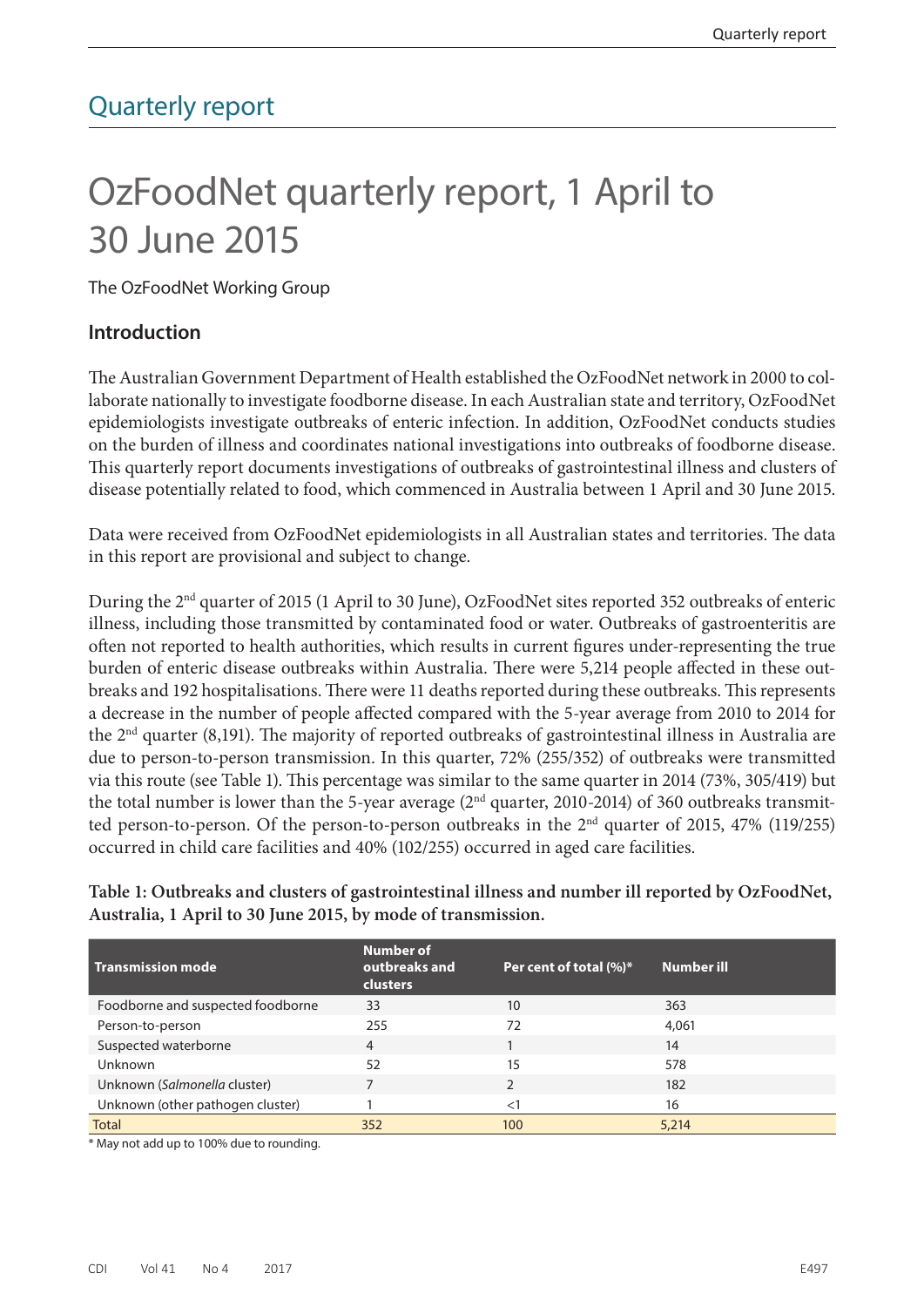## **Foodborne and suspected foodborne disease outbreaks**

There were 33 outbreaks during this quarter where consumption of contaminated food was suspected or confirmed as being the primary mode of transmission (Appendix 1). These outbreaks affected 363 people, of which 177 were laboratory confirmed cases, and resulted in 44 hospitalisations. There were no deaths reported during these outbreaks.

There were fewer foodborne outbreaks than were reported in the  $1<sup>st</sup>$  quarter of 2015 (47) but similar to the 5-year average (2010-2014) for the 2nd quarter (34 outbreaks). The data within this report, provided by OzFoodNet sites, has associated limitations, including the potential variation in categorisation of features of outbreaks, depending on varied circumstances and investigator interpretation. Changes in the number of foodborne disease outbreaks should be interpreted with caution due to the small number each quarter.

*Salmonella* Typhimurium was identified as the aetiological agent in 52% (17/33) of foodborne or suspected foodborne outbreaks during this quarter (Appendix 1); a lower total and proportion than for the same quarter in 2014 (62%, 24/39). The aetiological agents for the remaining outbreaks included *Clostridium perfringens* (3 outbreaks), and one outbreak each due to: *Campylobacter jejuni*; ciguatoxin; *S.* Agona*; S.* Hvittingfoss*;* norovirus*; S*. subsp I ser 4, 5, 12: i:-, and *S.* Virchow. For 6 outbreaks the aetiological agent was unknown.

Fourteen outbreaks (42% of all foodborne or suspected foodborne outbreaks) reported in this quarter were associated with food prepared in restaurants (Table 2). This is similar to the 5 year average for the  $2<sup>nd</sup>$  quarter (2014-2014) of 13 outbreaks.

To investigate these outbreaks, OzFoodNet sites conducted 4 cohort studies, 1 case control study and collected descriptive case series data for 19 investigations. For 9 outbreaks no individual patient data were collected. The evidence used to implicate food vehicles included analytical and microbiological evidence in 1 outbreak, analytical evidence in 3 outbreaks, microbiological evidence in 8 outbreaks, and descriptive evidence in 21 outbreaks.

The following jurisdictional summaries describe key outbreaks and public health actions that occurred during the quarter.

## **Australian Capital Territory**

There were 2 outbreaks of foodborne or suspected foodborne illness reported in the Australian Capital Territory (ACT) in this quarter. The aetiological agents identified were *S.* Typhimurium phage type (PT) 135 and *C. perfringens*.

| <b>Food preparation setting</b>       | <b>Number of</b><br>outbreaks | Per cent of foodborne<br>outbreaks (%)* | <b>Number</b><br>ĦШ | <b>Number</b><br>laboratory<br>confirmed |
|---------------------------------------|-------------------------------|-----------------------------------------|---------------------|------------------------------------------|
| Restaurant                            | 14                            | 42                                      | 136                 | 69                                       |
| Private residence                     | 9                             | 27                                      | 71                  | 48                                       |
| Commercial caterer                    |                               | 6                                       | 41                  | $\Omega$                                 |
| Take-away                             |                               | 6                                       | 10                  | 4                                        |
| <b>Bakery</b>                         |                               | 3                                       | 40                  | 30                                       |
| Institution – not otherwise specified |                               | 3                                       | 23                  | 10                                       |
| Other (home business)                 |                               | 3                                       | 17                  | $\mathfrak{D}$                           |
| Aged care facility                    |                               | ς                                       | 12                  | C.                                       |
| Camp                                  |                               | 3                                       | 9                   | 8                                        |
| Child care facility                   |                               | 3                                       | 4                   | 4                                        |
| <b>Total</b>                          | 33                            | 100                                     | 363                 | 177                                      |

**Table 2: Outbreaks of foodborne or suspected foodborne disease and number ill reported by OzFoodNet, Australia, 1 April to 30 June 2015, by food preparation setting.**

\* May not add up to 100% due to rounding.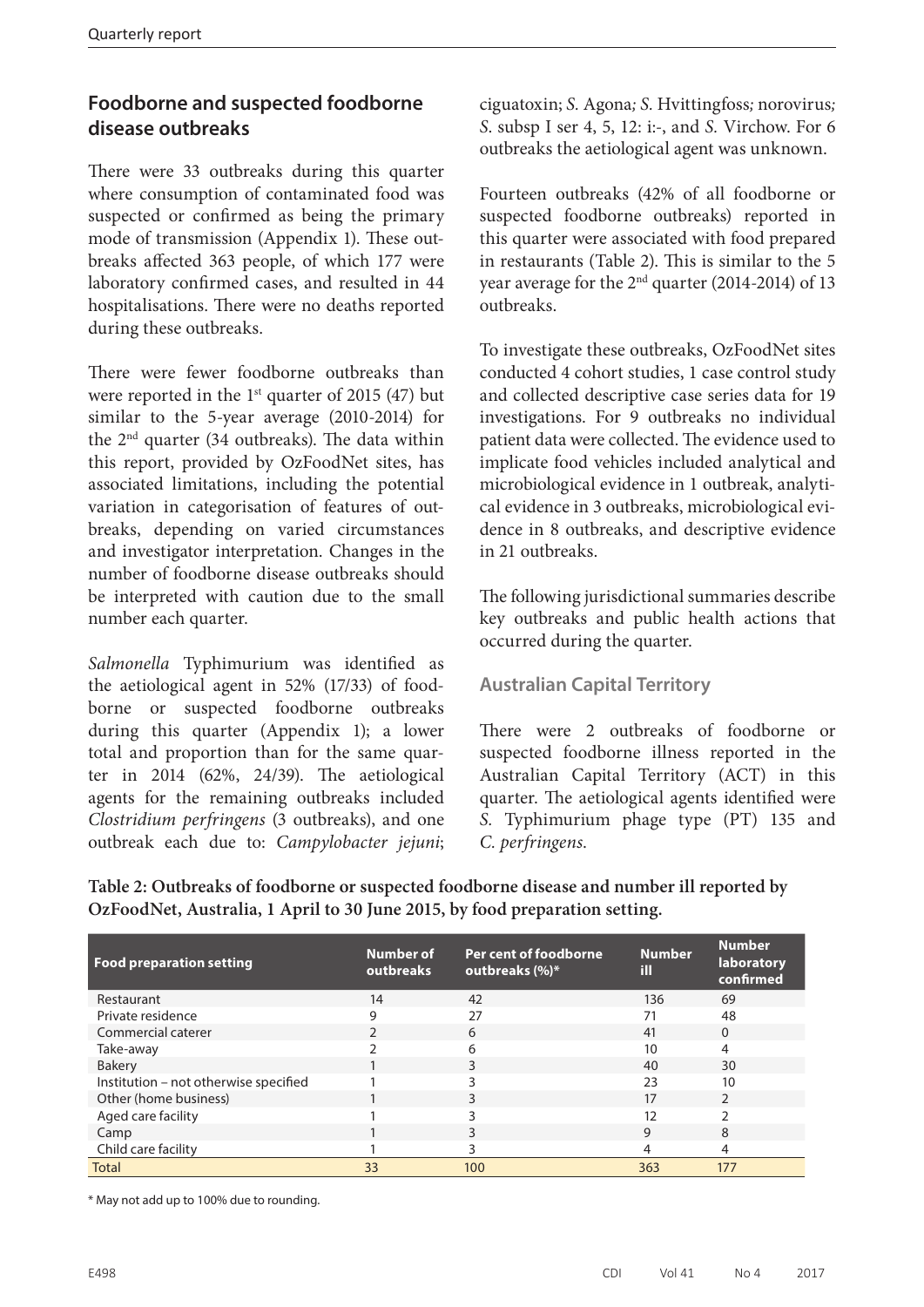**Description of key outbreak**

An outbreak was investigated in June after two people made a complaint of illness following a catered event attended by 2,600- 2,700 people. Active case finding was conducted on a subset of members of the public who had sent an RSVP for the event. Food histories were obtained for an additional 134 attendees and 11 (8%) of these reported diarrhoea. Interviews with staff members found 16/45 (36%) who reported consuming food at the event had diarrhoea. None of the cases visited a medical practitioner and no samples were collected. An analytical study conducted with catering staff found a statistically significant association with eating the butter chicken and becoming ill (adjusted risk ratio [aRR] 5.2; 95% confidence interval [95% CI] 1.1–24.9; *P*<0.05). The environmental investigation identified food handling and temperature control issues. Several food samples were taken and 170,000 colony forming units per gram (cfu/g) of *C. perfringens* was isolated from the butter chicken.

#### **New South Wales**

There were 10 outbreaks of foodborne or suspected foodborne illness reported in New South Wales (NSW) in this quarter. The aetiological agents identified were *S.* Typhimurium (for 2 outbreaks) and one outbreak each of *S.* Agona; *C. perfringens*; *Ca. jejuni;* and ciguatoxin. Four outbreaks were of unknown aetiology.

#### **Description of key outbreak**

An outbreak was investigated in June after routine surveillance identified an increase in *S.* Agona (9 cases) in Western Sydney. A total of 37 cases were notified in NSW between January and June 2015, with 13 of these cases notified in May and June 2015. The previous 5 year annual average in NSW for this serovar was 28 cases. Sixteen of the most recent cases were interviewed including all 9 located in Western Sydney. Six had consumed sushi from one of 2 sushi venues in the same shopping centre; 3 cases at sushi outlet A, 2 cases ate at sushi outlet B and 1 case ate at both outlet A and outlet B. No links were

found between the other 10 cases. Both venues were inspected by the NSW Food Authority and were reported to have potential for cross contamination of ready to eat foods. It was reported no ingredients or staff were shared between shops and records were not available to confirm this. Samples were taken from both venues, with outlet A returning a positive *S.* Agona result from sushi rolls. Sushi outlet A was inspected another 2 times during the following 19 days. On all occasions the tuna mix for tuna sushi rolls was positive for *S.* Agona, even though the individual ingredients for this mix and the tools used to make this mix were all negative. The venue was prohibited from selling the tuna product until it showed evidence of *Salmonella*  clearance. Whole genome sequencing showed *S*. Agona isolates from the 4 confirmed outbreak cases who reported eating at sushi outlet A, shared identical sequencing with 2 cases who reported eating just at sushi outlet B, and with isolates from 5 other cases from the same time period who either did not report eating at the sushi restaurant or were not interviewed. All of the *S*. Agona isolates from food samples at sushi outlet A were identical to the case isolates and very similar to 2 of the isolates from retail samples of chicken meat earlier in the year. This analysis suggests the source of the *S*. Agona in the cluster may have been cross contamination from raw chicken meat, with a common source of chicken for the 2 sushi venues likely at the time of the outbreak. This investigation was the first time NSW used whole genome sequencing for a *Salmonella* outbreak.

#### **Northern Territory**

There was 1 outbreak of foodborne or suspected foodborne illness reported in the Northern Territory (NT) in this quarter. The aetiological agent identified was *S*. Typhimurium PT 9.

#### **Description of key outbreak**

An outbreak was investigated in June after 23 people reported becoming ill after attending the same restaurant. Eight cases were laboratory confirmed with *S*. Typhimurium PT 9. There were 4 hospitalisations as a result of the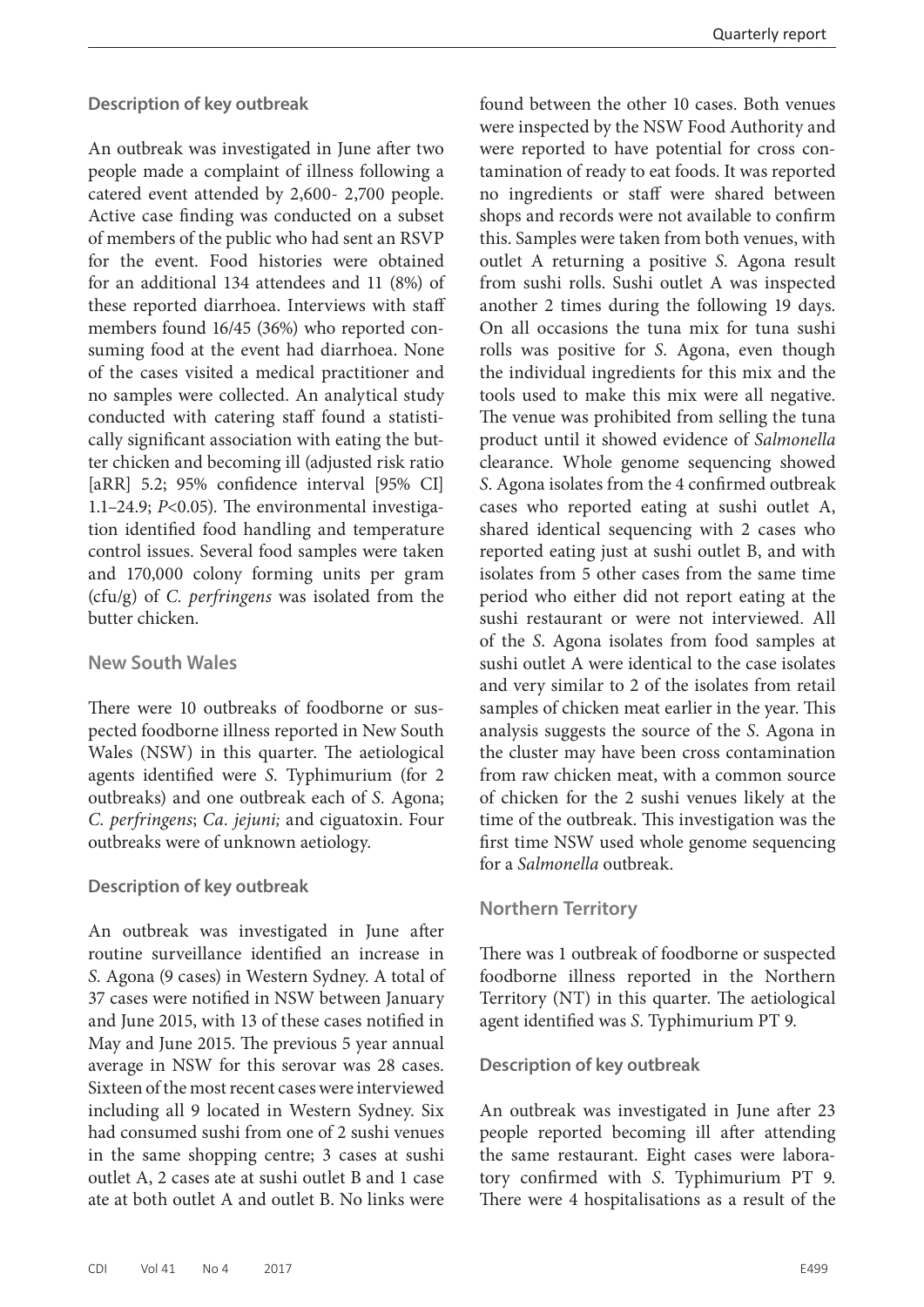outbreak. Analysis of a cohort study involving 76/80 patrons and 3 staff found an association between consuming duck prosciutto and illness (relative risk [RR] undefined; OR 18.6; *P*<0.05). Duck prosciutto was eaten by all cases and had a food-specific attack rate (AR) of 27%. An environmental health inspection of the restaurant identified that the duck prosciutto was likely to have been cured for an inadequate time period and in an area where cross contamination could occur. Duck prosciutto was immediately removed from the menu. Samples of raw duck meat and duck prosciutto were collected. The raw duck meat tested negative for *Salmonella* spp. and coliforms. The duck prosciutto also tested negative for *Salmonella* spp. but contained high levels of coliforms  $(2x10^7 \text{ cfu/g})$  with the increase in coliforns suggesting contamination of the prosciutto during the curing process.

## **Queensland**

There were 5 outbreaks of foodborne or suspected foodborne illness reported in Queensland (Qld) in this quarter. The aetiological agents identified were *S.* Typhimurium (for 2 outbreaks), and *S.* Hvittingfoss, *S.* Virchow PT 8 and norovirus genogroup II (for 1 outbreak each).

### **Description of key outbreak**

An outbreak was investigated in April after 9 cases of gastrointestinal illness were identified among 2 school groups that attended a camp facility. *S.* Virchow PT 8 was detected in 8/9 cases. No common food vehicle was identified; however, water samples collected from a rainwater tank, which supplied the kitchen facility, tested positive for *S.* Virchow PT 8. Whole genome sequencing indicated a close genetic relatedness between the isolates from the human specimens and the water samples. Investigations identified potential issues with regard to vermin, birds and leaf litter from trees surrounding the kitchen facility. The ultraviolet disinfection system connected to the rainwater tanks required re-calibration and sediment filters were in need of maintenance. All rainwater tanks were subsequently chlorinated.

### **South Australia**

There were 5 outbreaks of foodborne or suspected foodborne illness reported in South Australia (SA) in this quarter. The aetiological agents identified were *S.* Typhimurium (for 4 outbreaks) and *S*. subsp 1 ser 4,5,12:i:- (for 1 outbreak).

#### **Description of key outbreak**

An outbreak was investigated in June after initial interviews identified 2 cases of *S.* Typhimurium PT 9, multi-locus variable number tandem repeat analysis (MLVA) profile 03-14-08-11-550 who had eaten at the same bakery in metropolitan Adelaide before becoming unwell. A total of 30 cases, 8 of whom were hospitalised, reported consuming Vietnamese rolls purchased from two bakeries owned by the same family. Ten additional people reported having gastroenteritis following eating at one of the two bakeries, but were not tested. The rolls were made with raw egg butter and an environmental investigation identified multiple poor practices in relation to handling the raw egg butter. An improvement notice was issued.

#### **Tasmania**

There were no outbreaks of foodborne or suspected foodborne illness reported in Tasmania in this quarter.

#### **Victoria**

There were 8 outbreaks of foodborne or suspected foodborne illness reported in Victoria (Vic.) in this quarter. The aetiological agents identified were *S*. Typhimurium (for 5 outbreaks) and *C. perfringens* for 1 outbreak. Two outbreaks were of unknown aetiology.

#### **Description of key outbreak**

An outbreak associated with the consumption of food from a restaurant was investigated in June after a complaint was made to a local council. Seventy-five people attended a birthday dinner that comprised an Asian buffet style meal with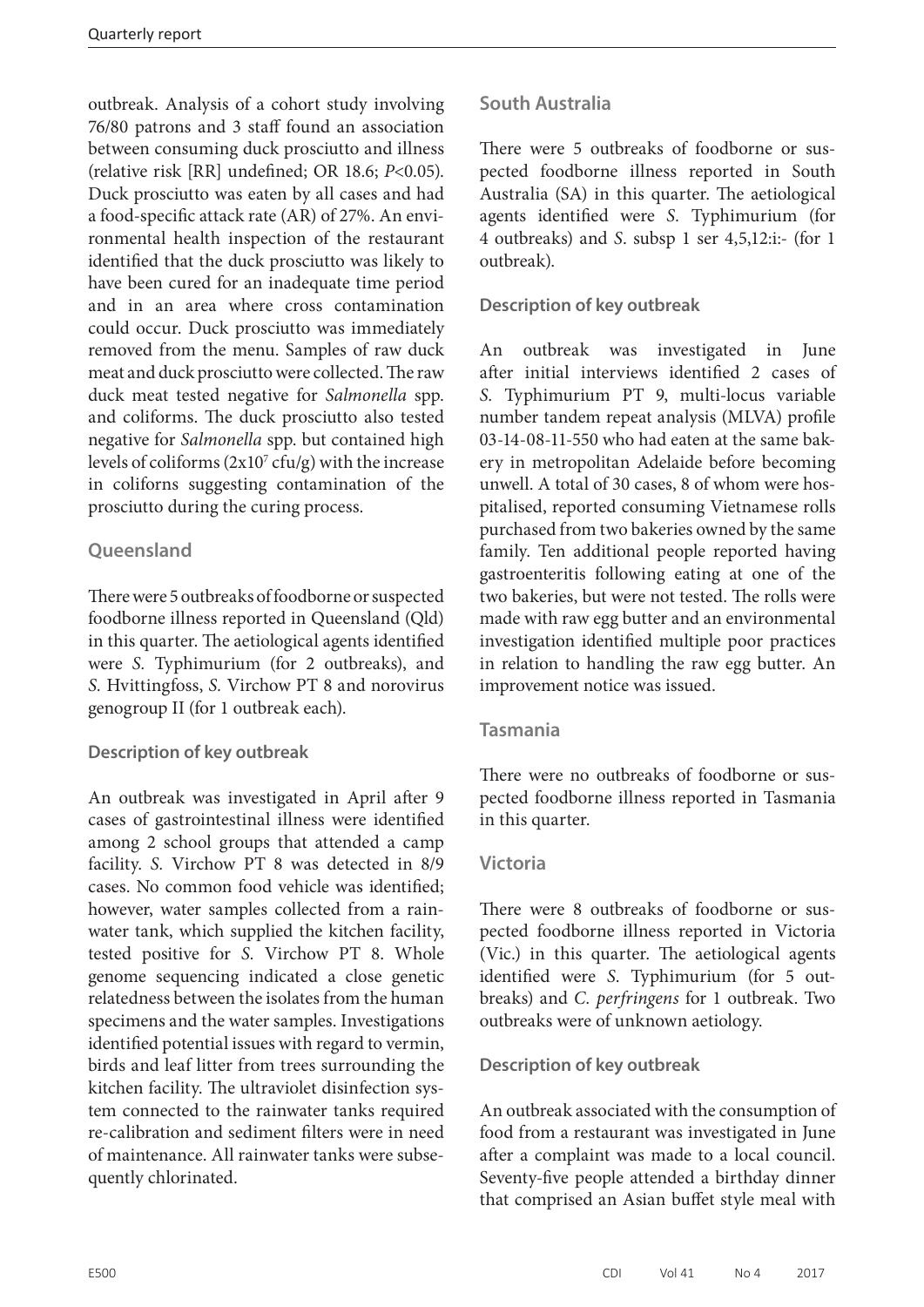a range of desserts made at different premises. Sixteen of 28 attendees interviewed reported being ill with diarrhoea; the majority of whom also experienced abdominal pain and fever. One case was considered to have been a secondary case due to a delayed onset of symptoms. Twelve cases presented to a doctor and 2 were hospitalised. *S.* Typhimurium PT 135 MLVA 03-11-11/12-14-523 was isolated from 8 of 9 faecal specimens. One restaurant staff member had an onset of diarrhoea 48 hours after this group dined at the restaurant and submitted a faecal specimen which was polymerase chain reaction (PCR) positive for *Salmonella* but culture negative. A case-control study showed that cases were more likely to have eaten desserts when compared to those who were not ill (odds ratio [OR] 12; 95%CI 1.0-590.2; *P*<0.05). The desserts included tiramisu, cheesecake, custard cream cake and fruit. No leftover food from this function was available for testing, however samples of fish and raw eggs collected from the premises during the investigation tested negative for *Salmonella*.

#### **Western Australia**

There were 2 outbreaks of foodborne or suspected foodborne illness reported in Western Australia (WA) in this quarter. The aetiological agent identified was *S*. Typhimurium (for both outbreaks).

#### **Description of key outbreak**

An outbreak was investigated in April after cases of *S.* Typhimurium pulsed-field gel electrophoresis (PFGE) type 0001 reported independently eating at the same café. In total there were 9 confirmed cases and 1 suspected case. Most cases (8/10) had eaten breakfast meals containing eggs, while the remaining 2 cases had consumed fruit smoothies. Cases reported that the eggs were undercooked. One sample from the implicated egg brand tested positive for *S.* Typhimurium PFGE 0001. Environmental samples (eggs and faecal material) from the implicated egg farm were negative for *Salmonella*.

#### **Multi-jurisdictional investigations**

In the first half of 2015, OzFoodNet investigated a multi-jurisdictional outbreak of hepatitis A associated with the consumption of a particular imported frozen mixed berry product. Consumer level recalls of the implicated product and related products were conducted in February 2015. Case finding was conducted in every jurisdiction which included all cases of hepatitis A notified from 1 October 2014 to take into account the long incubation period of the virus and the time period that the implicated frozen berries were in the marketplace. A total of 35 laboratory-confirmed cases of hepatitis A with genotype IA and an identical genetic sequence were associated with this outbreak; 15 in Qld, 13 in NSW, 4 in Vic., and 1 each in WA, the ACT, and SA. Of the 35 confirmed cases, 28 recalled consumption of the implicated brand of imported frozen mixed berries during their acquisition period. Three cases were secondary infections (of confirmed outbreak cases), 2 cases had consumed frozen berries during their acquisition period but couldn't recall the brands, and 2 cases could not recall eating any frozen berries and had no other risk factors.

Hepatitis A RNA was detected in 1/3 opened packets of the implicated berry product that were obtained from cases' homes and from 1/15 sealed packets obtained from retail premises that were removed from sale during the recall. The RNA in the sample from the open packet was amplified and confirmed to be genotype IA with the outbreak genetic sequence, however, the RNA in the sealed packet was present at very low levels and unable to be amplified to enable genotyping and sequencing to be conducted.

This outbreak involved a multi-jurisdictional response involving state and territory health departments and food safety agencies, OzFoodNet, public health reference laboratories, the Australian Department of Agriculture and Food Standards Australia New Zealand. The Chief Medical Officer of Australia also activated the National Incident Room at the Australian Department of Health in the initial stages of the investigation to assist in the coor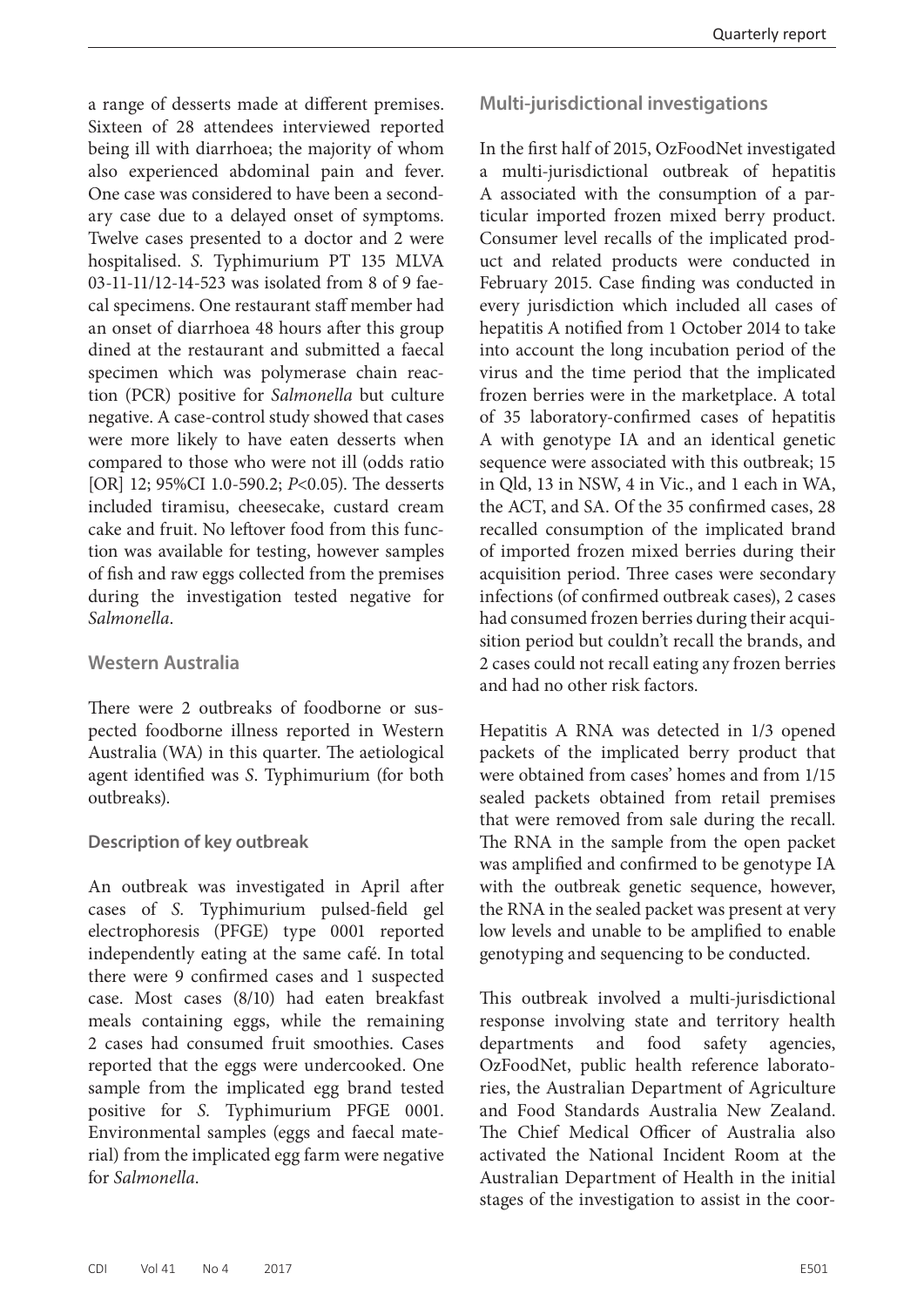dination of communication between the various national, state and territory agencies involved in the response.

A prospective case-control study was conducted with 23 cases of confirmed hepatitis A (genotype IA with the outbreak genetic sequence) and 47 *Salmonella* cases which were used as controls and enrolled from the respective jurisdictional notifiable disease databases where the cases were notified. Univariate analyses revealed statistically significant results for consuming the implicated frozen mixed berry product (odds ratio [OR] 440; 95% confidence interval [CI] 32-18,531; *P*<0.05), consuming any frozen mixed berries (OR 88; 95% CI 10.5-3727; *P*<0.05) and consuming any frozen berries (OR 49; 95% CI 6.2-2073; *P*<0.05).

## **Cluster investigations**

During this quarter, OzFoodNet sites conducted investigations into 15 clusters of infection for which no common food vehicle or source of infection could be identified. Aetiological agents for these clusters included *S.* Typhimurium (3 clusters), *S.* Virchow (3 clusters), and one cluster each of: *S.* Mississipi (ampicillin resistant); *S.* Victoria; *S.* Zanzibar; *S.* Mbandaka; *S*. Newport; *S.* Chester; *Yersinia enterocolitica*, *Campylobacter spp.*; and *Cryptosporidium spp*.

## **Comments**

This quarter marks OzFoodNet's first use of whole genome sequencing (WGS) during foodborne disease outbreak investigations (1 NSW and 1 Qld). WGS provides unparalleled resolution of communicable disease pathogens. Clusters can be more accurately defined through this process offering a more targeted response to outbreaks of foodborne disease. The genomics of communicable disease pathogens can be analysed, interpreted and stored and then shared across national and international borders. This allows for rapid identification of multinational outbreaks, a process which without whole genome sequencing, can take months to years. WGS has already been applied to match an Australian human *Listeria monocytogenes* isolate to an outbreak in stone fruit in the United States of America. It was subsequently identified that some implicated stone fruit had been imported to Australia and the case had reported consuming some, leading to a recall in Australia.

 The hepatitis A multi-jurisdictional outbreak investigation (MJOI) was a complex investigation involving unprecedented levels of interagency communication and media interest. The investigation ultimately led to a review of national communication protocols for foodborne incidents, and also to proposed legislative changes to the imported food scheme.

## **Acknowledgements**

OzFoodNet thanks the investigators in the public health units and state and territory departments of health, as well as public health laboratories, local government environmental health officers and food safety agencies who provided the data used in this report. We would particularly like to thank the reference laboratories for conducting sub-typing of *Salmonella* species and other enteric pathogens and for their continuing work and advice during the quarter.

OzFoodNet contributors to this report include (*in alphabetical order*): Robert Bell (Qld), Barry Combs (WA), Anthony Draper (NT), Marion Easton (Vic.), Emily Fearnley (SA), James Flint (HNE), Laura Ford (ACT), Neil Franklin (NSW), Catriona Furlong (NSW), Michelle Harlock (Tas.), Joy Gregory (Vic.), Jodie Halliday (SA), Kirsty Hope (NSW), Robyn Leader (Central), Megge Miller (SA), Cameron Moffatt (ACT), Nevada Pingault (WA), Ben Polkinghorne (Central), Timothy Sloan-Gardner (ACT), Russell Stafford (Qld), and Kate Ward (NSW).

## **Correspondence**

Dr Ben Polkinghorne, Officer Health Protection, Australian Government Department Health, GPO Box 9848, MDP 14, CANBERRA ACT 2601. Telephone: +61 2 6289 1831. Email: [ozfoodnet@health.gov.au](mailto:ozfoodnet@health.gov.au)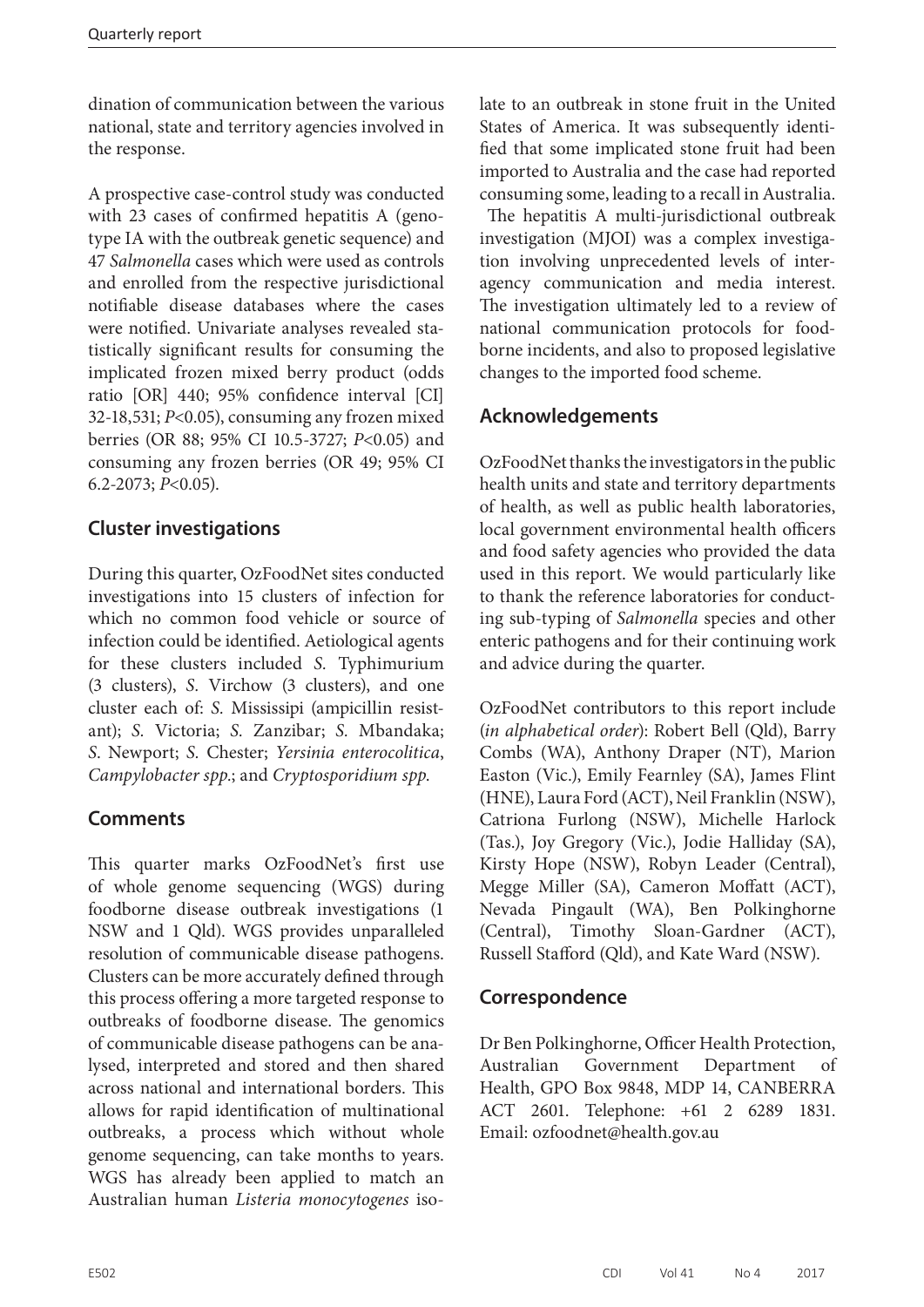|                       |                    |                         | Appendix 1: Outbreaks of foodborne or suspected foodborne disease reported by OzFoodNet sites', 1 April to 30 June 2015 (n=33) |                      |                         |                          |           |                             |
|-----------------------|--------------------|-------------------------|--------------------------------------------------------------------------------------------------------------------------------|----------------------|-------------------------|--------------------------|-----------|-----------------------------|
| Territory<br>State or | Month <sup>+</sup> | <b>Setting Prepared</b> | Agent responsible                                                                                                              | affected ^<br>Number | Number lab<br>confirmed | hospitalised ^<br>Number | Evidence  | Responsible vehicles        |
| ACT                   | Jun                | Private residence       | S. Typhimurium PT 135, MLVA 03-17-08-12-525                                                                                    | $\sim$               | $\sim$                  | $\sim$                   | $\supset$ | Smoothie containing raw egg |
| ACT                   | Jun                | Commercial<br>caterer   | Clostridium perfringens                                                                                                        | 29                   | $\circ$                 | $\circ$                  | <b>AM</b> | Butter chicken              |
| <b>NSW</b>            | Apr                | Private residence       | Ciguatera fish poisoning                                                                                                       | 4                    | $\circ$                 | $\overline{\phantom{0}}$ | $\Omega$  | Spanish mackerel            |
| <b>NSW</b>            | Apr                | Restaurant              | Clostridium perfringens                                                                                                        | 4                    | $\sim$                  | $\circ$                  | ≏         | Unknown                     |
| <b>NSW</b>            | Apr                | Restaurant              | $-12 - 09 - 523$<br>S. Typhimurium MLVA 03-12-                                                                                 | $\equiv$             | $\infty$                | $\circ$                  | ≏         | Undercooked egg dishes      |
| <b>NSW</b>            | Nay                | Restaurant              | Unknown                                                                                                                        | $\overline{ }$       | $\circ$                 | $\circ$                  | ≏         | Unknown                     |
| <b>NSW</b>            | May                | Restaurant              | Campylobacter jejuni                                                                                                           | $\sim$               | $\sim$                  | $\overline{\phantom{0}}$ | $\Omega$  | Chicken liver pâté          |
| <b>NSW</b>            | Nay                | Commercial<br>caterer   | Unknown                                                                                                                        | 12                   | $\circ$                 |                          | ≏         | Unknown                     |
| <b>NSW</b>            | Jun                | Restaurant              | Unknown                                                                                                                        | G                    | $\circ$                 | $\overline{\phantom{0}}$ | $\Omega$  | Unknown                     |
| <b>NSW</b>            | <b>S</b>           | Child care centre       | 09-13-523<br>S. Typhimurium MLVA 03-14-                                                                                        | 4                    | 4                       |                          | ≏         | Unknown                     |
| <b>NSW</b>            | Jun                | Take-away               | S. Agona                                                                                                                       | 4                    | 4                       | $\circ$                  | Σ         | Tuna mix for sushi          |
| <b>NSW</b>            | Jun                | Take-away               | Unknown                                                                                                                        | $\circ$              | $\circ$                 | $\circ$                  | ≏         | Kebabs                      |
| $\overline{z}$        | Jun                | Restaurant              | S. Typhimurium PT 9                                                                                                            | 23                   | $\infty$                | 4                        | ⋖         | Duck prosciutto             |
| qTD                   | Apr                | Other                   | Norovirus genogroup II                                                                                                         | $\overline{1}$       | $\sim$                  | $\circ$                  | $\supset$ | Birthday cake               |
| QLD                   | Apr                | Camp                    | S. Virchow PT 8                                                                                                                | $\sigma$             | $\infty$                | $\circ$                  | Σ         | Water                       |
| QLD                   | Nay                | Private residence       | S. Hvittingfoss                                                                                                                | 23                   | $\overline{2}1$         | Unknown                  | Σ         | Unknown (mixed food)        |
| QLD                   | Nay                | Restaurant              | S. Typhimurium MLVA 05-21-08-14-456                                                                                            | $\overline{4}$       | $\overline{4}$          | 6                        | ≏         | Unknown                     |
| qTD                   | May                | Restaurant              | S. Typhimurium MLVA 03-17-09-11-523                                                                                            | $\infty$             | $\circ$                 | $\sim$                   | ≏         | Unknown                     |
| $\lesssim$            | Apr                | Restaurant              | S. Typhimurium PT 9, MLVA 03-24-11-10-523                                                                                      | $\sigma$             | $\infty$                | $\sim$                   | $\geq$    | Eggs                        |

Amendix 1: Outbreaks of foodhorne or suspected foodhorne disease reported by OzFoodNet sites. 1 April to 30 June 2015 (n=33)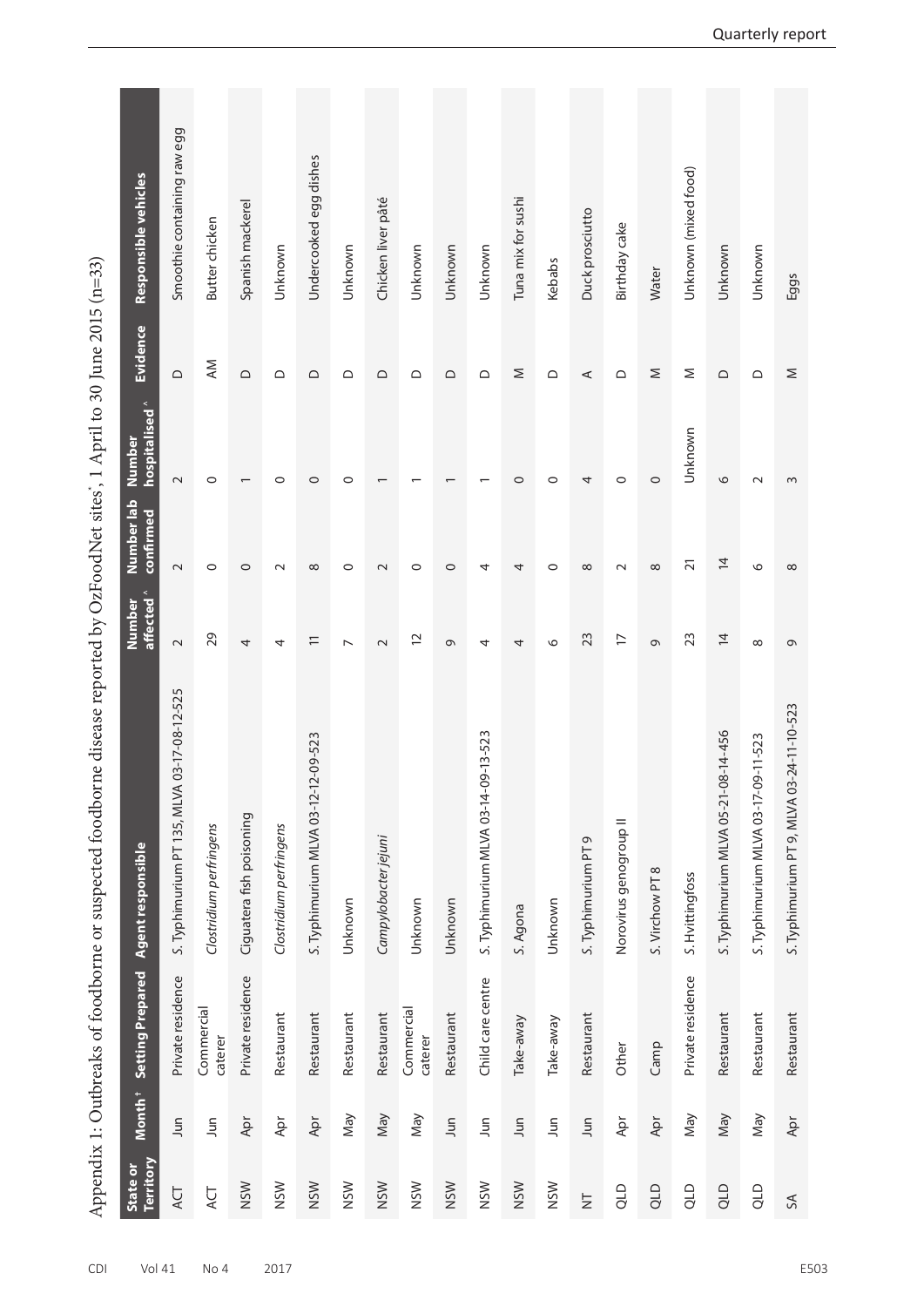| Territory<br>State or                                      | Month <sup>+</sup> | Setting Prepared                                                                                                                                                                              | Agent responsible                                                                                                                                                                                                                                                                                                                                                                                                                                                                                                                                                                                                                                                                                 | affected <sup>^</sup><br>Number | Number lab<br>confirmed  | hospitalised <sup>^</sup><br>Number | Evidence | Responsible vehicles                                            |
|------------------------------------------------------------|--------------------|-----------------------------------------------------------------------------------------------------------------------------------------------------------------------------------------------|---------------------------------------------------------------------------------------------------------------------------------------------------------------------------------------------------------------------------------------------------------------------------------------------------------------------------------------------------------------------------------------------------------------------------------------------------------------------------------------------------------------------------------------------------------------------------------------------------------------------------------------------------------------------------------------------------|---------------------------------|--------------------------|-------------------------------------|----------|-----------------------------------------------------------------|
| $\mathcal{S}$                                              | May                | Private residence                                                                                                                                                                             | S. Typhimurium PT 170/108, MLVA 03-09-07-12<br>523                                                                                                                                                                                                                                                                                                                                                                                                                                                                                                                                                                                                                                                | Q                               | 5                        | $\sim$                              | Σ        | Veal and chicken schnitzel in egg<br>batter                     |
| 5A                                                         | Apr                | Private residence                                                                                                                                                                             | S. Typhimurium PT 135a, MLVA 03-11-12-14-523                                                                                                                                                                                                                                                                                                                                                                                                                                                                                                                                                                                                                                                      | 4                               | 4                        | $\mathbf 2$                         | $\Omega$ | Unknown                                                         |
| 5A                                                         | Apr                | Private residence                                                                                                                                                                             | Salmonella subsp 1 ser 4, 5, 12: i:-, MLVA 04-15-11<br>00-490                                                                                                                                                                                                                                                                                                                                                                                                                                                                                                                                                                                                                                     | $\circ$                         | $\sim$                   |                                     | ≏        | Unknown                                                         |
| SA                                                         | Jun                | Bakery                                                                                                                                                                                        | S. Typhimurium PT 9, MLVA 03-14-08-11-550                                                                                                                                                                                                                                                                                                                                                                                                                                                                                                                                                                                                                                                         | $\overline{4}$                  | $\overline{30}$          | $\infty$                            | ≏        | Vietnamese rolls with raw egg<br>butter                         |
| $\leq$                                                     | Apr                | Private residence                                                                                                                                                                             | S. Typhimurium PT 44, MLVA 03-10-09-08-523                                                                                                                                                                                                                                                                                                                                                                                                                                                                                                                                                                                                                                                        | $\circ$                         | $\sim$                   | $\sim$                              | ≏        | Temperature abuse of pasta made<br>with raw egg                 |
| $\leq$                                                     | Apr                | Private residence                                                                                                                                                                             | S. Typhimurium PT 135a, MLVA 03-11-09-11-523                                                                                                                                                                                                                                                                                                                                                                                                                                                                                                                                                                                                                                                      | 0                               | 4                        | $\overline{\phantom{0}}$            | Σ        | Chocolate mousse                                                |
| $\leq$                                                     | Apr                | Private residence                                                                                                                                                                             | S. Typhimurium PT 9, MLVA 03-23-23-10-523                                                                                                                                                                                                                                                                                                                                                                                                                                                                                                                                                                                                                                                         | $\Xi$                           | $\overline{\phantom{0}}$ | $\circ$                             | ⋖        | Pasta carbonara containing raw<br>egg                           |
| <b>SIN</b>                                                 | Apr                | Restaurant                                                                                                                                                                                    | Unknown (one confirmed case of S. Virchow PT8)                                                                                                                                                                                                                                                                                                                                                                                                                                                                                                                                                                                                                                                    | 4                               |                          | $\circ$                             | $\Omega$ | Unknown                                                         |
| $\leq$                                                     | Nay                | not otherwise<br>Institution<br>specified                                                                                                                                                     | 03-14-10-08-523<br>S. Typhimurium PT 135, MLVA                                                                                                                                                                                                                                                                                                                                                                                                                                                                                                                                                                                                                                                    | 23                              | $\overline{0}$           |                                     | Σ        | Chicken                                                         |
| $\leq$                                                     | Jun                | Restaurant                                                                                                                                                                                    | 03-11-11/12-14-523<br>S. Typhimurium PT 135, MLVA                                                                                                                                                                                                                                                                                                                                                                                                                                                                                                                                                                                                                                                 | $\frac{1}{6}$                   | ${}^{\circ}$             | $\sim$                              | ⋖        | cheesecake & custard cream cake<br>Desserts including tiramisu, |
| $\leq$                                                     | Jun                | Aged care facility                                                                                                                                                                            | Clostridium perfringens                                                                                                                                                                                                                                                                                                                                                                                                                                                                                                                                                                                                                                                                           | 12                              | $\sim$                   | $\circ$                             | ≏        | Temperature abuse of food served<br>from a bain-marie           |
| $\leq$                                                     | Jun                | Restaurant                                                                                                                                                                                    | Unknown                                                                                                                                                                                                                                                                                                                                                                                                                                                                                                                                                                                                                                                                                           | $\overline{4}$                  | $\circ$                  | $\circ$                             | $\circ$  | Unknown                                                         |
| $\leq$                                                     | Apr                | Restaurant                                                                                                                                                                                    | $\overline{5}$<br>S. Typhimurium PT 9, PFGE 00                                                                                                                                                                                                                                                                                                                                                                                                                                                                                                                                                                                                                                                    | 5                               | S                        | $\sim$                              | ≏        | Semifreddo containing raw egg                                   |
| $\mathsf{M}\mathsf{A}$                                     | Apr                | Restaurant                                                                                                                                                                                    | $\overline{O}$<br>S. Typhimurium PT 9, PFGE 00                                                                                                                                                                                                                                                                                                                                                                                                                                                                                                                                                                                                                                                    | $\supseteq$                     | G                        |                                     | Σ        | Egg dishes                                                      |
| <b>Total</b>                                               |                    |                                                                                                                                                                                               |                                                                                                                                                                                                                                                                                                                                                                                                                                                                                                                                                                                                                                                                                                   | 363                             | 177                      | 44                                  |          |                                                                 |
| <b>PFGE</b> Pulsed-field gel electrophoresis<br>Phage type |                    | No foodborne outbreaks were reported in Tasmania during the quarter<br>necessarily equal the number of laboratory-confirmed cases.<br>MLVA Multi-locus variable number tandem repeat analysis | ^ The number of people affected and hospitalised relate to the findings of the outbreak investigation at the time of writing and not necessarily in the month specified or in this quarter. The number of people affected does<br>the first case or month the investigation of the outbreak commenced.<br><sup>D</sup> Descriptive evidence implicating the suspected vehicle or suggesting foodborne transmission<br>Microbiological confirmation of aetiological agent in the suspected vehicle and cases<br><sup>+</sup> Month of outbreak is the month of onset of the first case or month of notification of<br>Analytical epidemiological association between illness and one or more foods |                                 |                          |                                     |          |                                                                 |